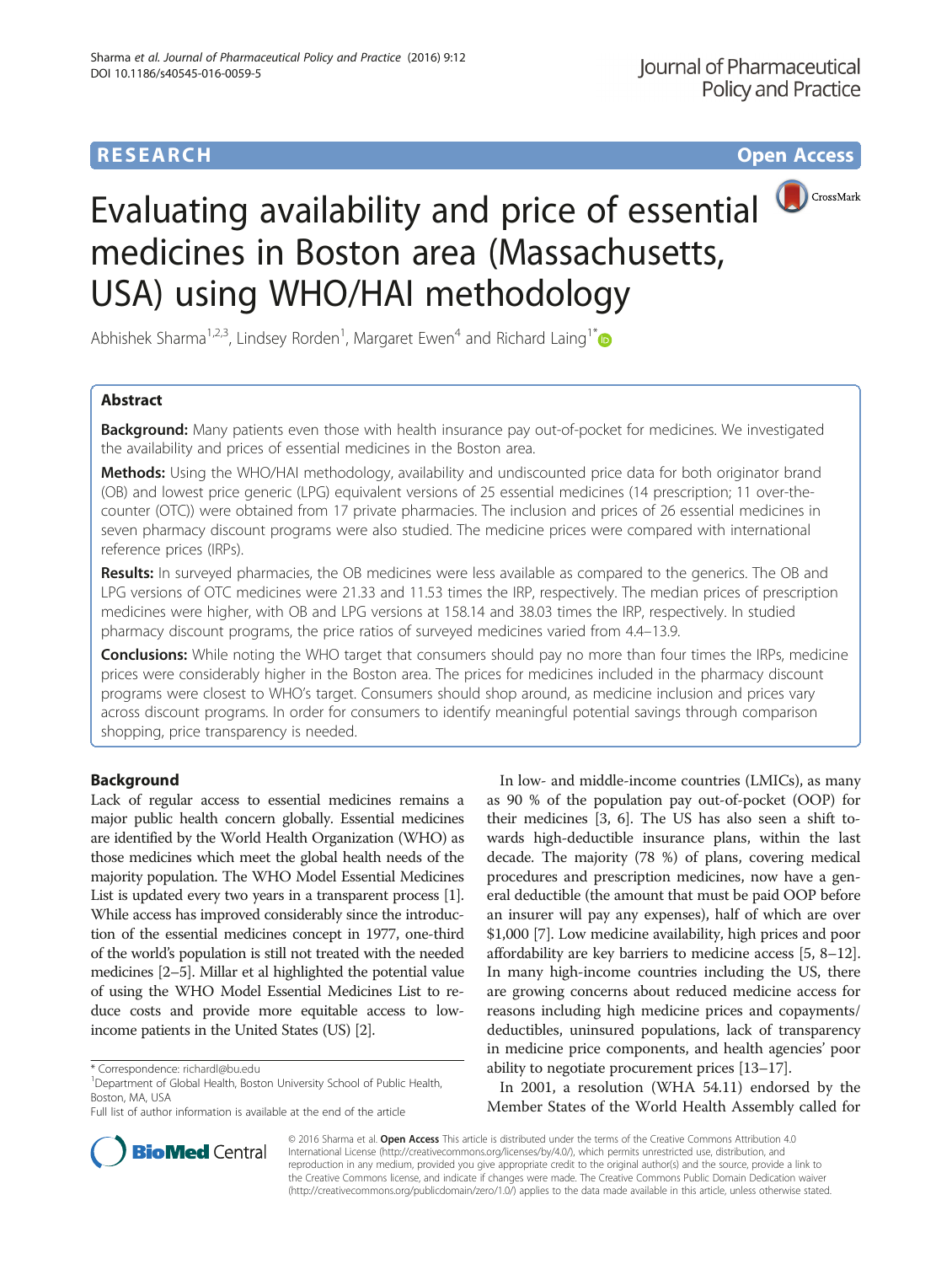a standardized methodology to monitor medicines prices to help improve access [\[18\]](#page-9-0). In response, the World Health Organization/Health Action International (WHO/ HAI) Project on Medicine Prices and Availability was established. The primary aim of this project was to develop a standardized method to measure medicines' prices, availability, affordability and price components in a reproducible way so as to allow international comparisons over time. In 2003, after testing in nine countries, the standard WHO/HAI methodology was released, with a second edition published in 2008 [\[19](#page-9-0)]. To assess the surveyed medicines' consumer prices, WHO/HAI methodology employs international reference prices (IRPs) as an external benchmark. To measure prices, a median price ratio (MPR) is calculated by comparing the median consumer price of a given medicine with the respective IRP. International reference prices used in this survey were taken from the 2013 Management Sciences for Health (MSH) International Drug Price Indicator Guide [\[20\]](#page-9-0). The MSH reference prices, first published in 1986, are procurement prices obtained from both sellers and buyers and collected from government agencies, pharmaceutical suppliers, and international development organizations. The MSH prices are widely accepted as an appropriate reference standard [[9](#page-9-0)]. These MSH procurement prices report the actual prices obtained by non-profit suppliers and government tenders (see Additional file [1](#page-9-0): List of price sources for 2013 MSH Drug Price Indicator Guide), the robust nature of this data ensures international comparability. Governments should be procuring medicines on the international market at close to IRPs. But patient prices in the private sector have to take into account additional costs in the pharmaceutical supply chain (markups, tariffs, taxes and other costs). Because of these additional costs, WHO has set a target of four times the IRP for patient prices in the private sector. Recognizing medicine availability and prices as important components of access, the WHO medium term strategic plan 2008–2013 defines global and national targets for generic essential medicines, targeting 80 % availability in all sectors and median consumer prices to be no more than four times the IRP [\[21\]](#page-10-0).

The WHO/HAI Project has been successful in developing a standard method for measuring price, availability, and affordability of essential medicines. As of 2014, more than 100 surveys had been conducted across the world, highlighting variations in medicine availability and prices by region, therapeutic category, and sector [[9](#page-9-0), [22\]](#page-10-0). The surveys provide transparency in price and availability reporting and inform medicines procurement globally.

In 2009, Cameron et al reported on medicine availability and prices in 36 developing and middle- income countries [[9\]](#page-9-0). A key finding was that in the private sector the average MPR of originator brands (OB) by economic region varied from 13.8 to 40.9. For generic medicines, the average MPR by economic region varied from 9.8 to 11. The price ratios were adjusted for purchasing power parity.

In 2012, the US accounted for 35 % of the global spending on medicines [\[23](#page-10-0)]. Americans face a high burden of medicine expenditure owing to a combination of unregulated prices and high OOP expenditures: an average per-capita OOP spending of USD 758 on medicines in 2012 [[24](#page-10-0)]. In 2014, an estimated 22 % of the patients did not fill a prescription or skipped prescription doses because of the cost [[25](#page-10-0)]. Patients who are uninsured, elderly, low income, or with high insurance copays are disproportionately unlikely to fill their prescriptions [\[17](#page-9-0)]. Therefore, concerns about medicine access, especially due to high prices, persist in the US.

There is a widespread perception that generic medicines, which now represent 86 % of US prescriptions [\[7](#page-9-0)], are available at competitive prices. While generics are cheaper than the OB, the nature of generic price competition in the United States sometimes leads to aberrations such as unexpected price hikes. For instance, the price of daily average dose of albendazole, an older broad spectrum anti-parasitic medicine, rose from USD 5.92 in 2010 to USD 11.96 in 2013, while it is less than USD 1 in many countries [\[5\]](#page-9-0).

Consumer Reports regularly investigates the availability and prices of a limited number of generic medicines across various pharmacy options available to consumers in the US [\[24](#page-10-0), [26](#page-10-0)–[28](#page-10-0)]. They also compare the OB and generic medicines across chain and independent pharmacies, but do not compare consumer prices to the IRP.

In the relative absence of surveys of the actual prices paid by consumers for prescription medicines in the US, we believe our initial survey in the Boston area can indicate whether the WHO/HAI methodology would be applicable, and allow comparisons with the studies undertaken by Consumer Reports. Medicines included in this survey are used globally, treat common conditions, and appear on most US treatment guidelines. Many of the surveyed medicines were included in the 2009 study of medicine availability and prices in 36 developing and middle-income countries [[9\]](#page-9-0).

Our Boston study investigated prices and availability of OB and generic essential medicines across chain, independent, big-box retail stores, and in-store supermarket pharmacies. Prices were obtained for both generic and OB products, and were then compared with the MSH IRPs. To our knowledge, there are no peer-reviewed studies assessing the availability and prices of OB and generic medicines in the US using the WHO/HAI methodology.

## Methods

A modified version of the WHO/HAI methodology was employed. A typical WHO/HAI survey collects data on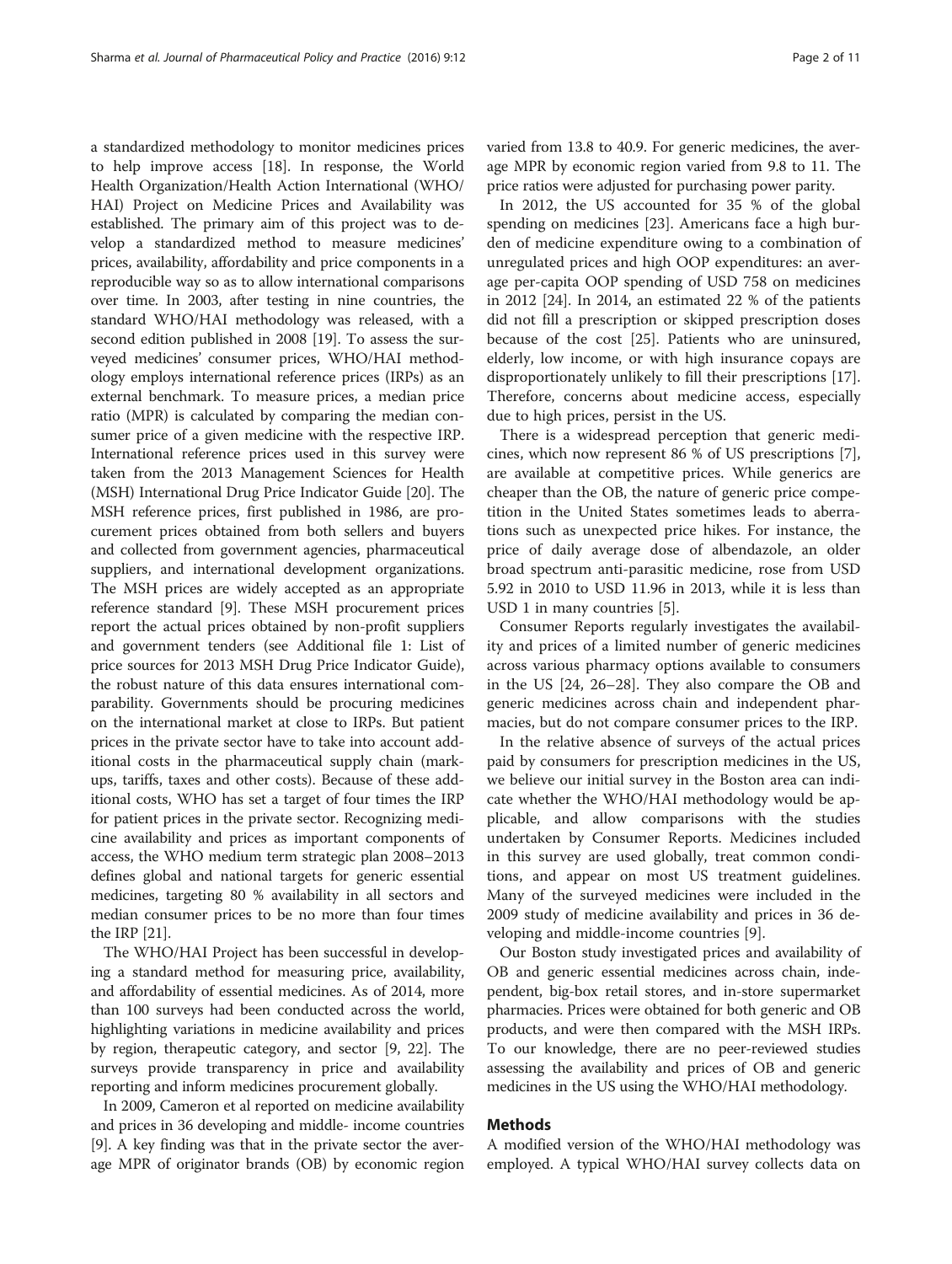availability and prices of a specified list of essential medicines plus supplementary medicines chosen by the investigator, and uses a standardized sampling frame including public-sector health facilities and registered private-sector retail pharmacies along with any other sector such as nongovernmental or mission hospitals. Since the US lacks public sector distribution of medicines, we analyzed the availability and prices of 25 essential medicines in a representative sample of private-sector retail pharmacies (chain and independent) and 26 essential medicines offered by private-sector pharmacy and pharmacy discount programs in the Boston area. Data on some additional medicines were collected to provide a more robust sample of discount schemes. The WHO/HAI methodology also assesses the affordability of medicines, expressed as the number of day's wages required by the lowest paid unskilled government worker to purchase a month's supply of medicines for chronic conditions and a weeks' supply for acute conditions. Accurately identifying the wage of a government worker in the Boston area is difficult hence affordability was not assessed.

## Sampling

#### Survey facilities

A list of currently licensed retail pharmacies (chain and independent) in zip codes within the cities of Boston, Cambridge, and Brookline was obtained from the Massachusetts Health Care Safety and Quality website [\[29\]](#page-10-0). Systematic random sampling was employed to select 10 chain pharmacies from this list. Each was then matched to an independent pharmacy in close proximity, resulting in a total survey sample of 20 pharmacies. This study also included a sample of seven pharmacy discount programs offered by big-box retail stores as well as in-store or freestanding pharmacies, including Walmart/Sam's Club, Target, Hannaford, Walgreens, CVS, and Jewel-Osco. These programs offer a selection of medicines usually at prices of \$4 per month or \$10 for three months. These programs were selected using nonprobability, convenience sampling and the price data were collected, using public online sources, for the surveyed medicines in these programs. See Additional file [1](#page-9-0): Survey facilities random sampling (methods) for further details.

#### Survey medicines

For the facility survey, 14 prescription medicines were selected from the WHO/HAI global core medicines list, and 11 commonly-used over-the-counter (OTC) medicines. The survey basket for the pharmacy discount programs consisted of 26 medicines identified from WHO/ HAI global and regional (Latin America and the Caribbean) core medicine lists [[3](#page-9-0), [10\]](#page-9-0). All medicines were strength and dosage-form specific. Table [1](#page-3-0) lists the survey medicines. There were 14 medicines common to both pharmacy facility and discount program surveys. All surveyed medicines are commonly used and have an available IRP [\[9](#page-9-0)].

## Data collection, entry, cleaning, and analysis

After prior notification, the data collectors (Master of Public Health (MPH) students undertaking practical fieldwork) visited the selected pharmacy facilities and identified themselves during October 2014. The data collectors obtained information, by physically inspecting the availability (in-stock) of the OB medicines and their generic equivalents on the day of survey. The data collectors also obtained information on the undiscounted retail prices of the OB and the lowest price generics (LPG) versions of the survey medicines using a standardized form developed by the WHO/HAI. These prices reflect the amount in US dollars that a patient without any health insurance or special medicine plan would pay to purchase a given medicine.

For the pharmacy discount programs, price data were obtained from public online sources during November 2014 (see Additional file [1: Pharmacy discount program](#page-9-0) [analysis \(methods\)](#page-9-0)). The medicine unit prices collected from the facility survey were entered into the Excel-based WHO/HAI Medicine Prices Workbook, followed by double entry, automated and manual error-checking, and built-in automated analysis feature of the workbook [[19](#page-9-0)]. The pharmacy discount program data were entered and analyzed using MS Excel. The facility survey workbooks have been submitted to HAI and will be posted on the HAI online price and availability database [http://haiwe](http://haiweb.org/what-we-do/price-availability-affordability/)[b.org/what-we-do/price-availability-affordability/](http://haiweb.org/what-we-do/price-availability-affordability/).

In the case of the facility survey, medicine availability is reported as the mean percentage of the retail pharmacies (overall and stratified by chain and independent) where a given medicine was found. To facilitate international comparisons, medicine-specific median price ratios (MPR) were calculated when prices were available from at least four facilities. The MPR refers to the ratio of a medicine's local median unit price (across pharmacies) as compared to the 2013 MSH international median unit reference price [[19](#page-9-0), [20](#page-9-0)].

To summarize the MPRs of OB and LPG medicines, we performed 'all medicines' and 'matched pair' MPR analyses, overall and by pharmacy-type. While the 'all medicines' analysis considers all the available MPRs for each survey medicine, the 'matched pair' analysis considers the available MPRs for only those survey medicines which existed in OB-LPG pairs. Using statistical software SAS version 9.3, we conducted hypothesis testing to see if availability and prices varied among pharmacies at alpha significance of  $0.05$  (marginal significance if  $p$ -value between 0.05–0.06) (See Additional file [1](#page-9-0): Statistical analysis: facility medicine availability and prices (results)).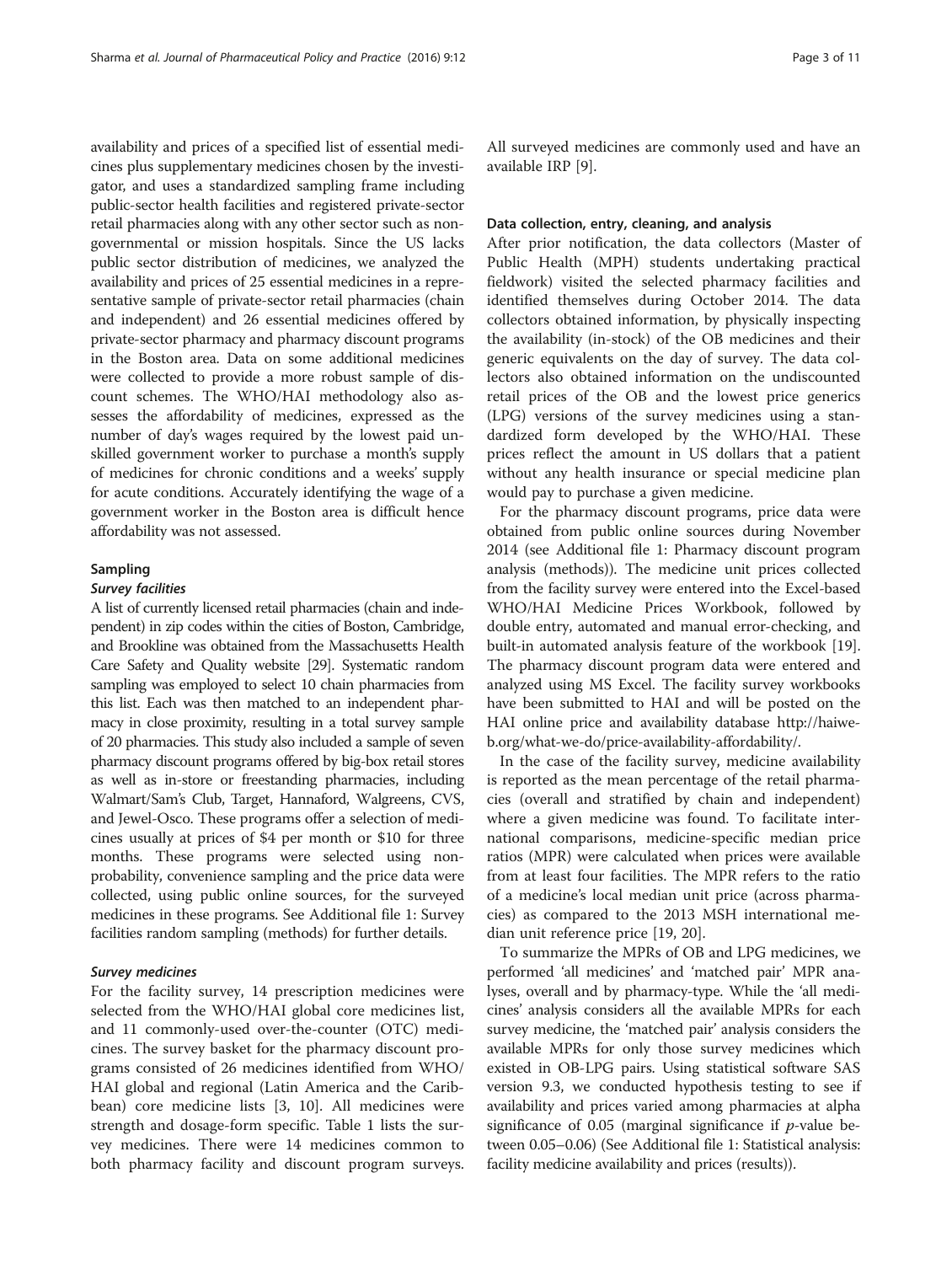## <span id="page-3-0"></span>Table 1 List of medicines surveyed

| Medicines                               | Strength        | Dosage form/Unit | Pack size (recommended) <sup>a</sup> | Originator Brand        |
|-----------------------------------------|-----------------|------------------|--------------------------------------|-------------------------|
| A. Over-the-counter medicines           |                 |                  |                                      |                         |
| Acetaminophen/Paracetamol               | 325 mg          | Tab/cap          | 100                                  | Tylenol (McNeil)        |
| Acetylsalicylic Acid                    | 500 mg          | Tab/cap          | 100                                  | Asprin (Bayer)          |
| Cimetidine                              | 200 mg          | Tab/cap          | 30                                   | Tagamet (GSK)           |
| Clotrimazole vaginal cream              | 1%              | Gram             | 24                                   | Clotrimin (MSD)         |
| Diphenhydramine HCl                     | $25 \text{ mg}$ | Tab/cap          | 100                                  | Benadryl (McNeil)       |
| Hydrocortisone topical cream            | 1%              | Gram             | 51                                   |                         |
| Ibuprofen                               | 200 mg          | Tab/cap          | 200                                  | Advil (Pfizer)          |
| Loratadine                              | $10 \text{ mg}$ | Tab/cap          | 30                                   | Claritin (MSD)          |
| Miconazole Nitrate topical cream        | 2 %             | Gram             | 9                                    | Monistat (McNeil)       |
| Omeprazole                              | $20 \text{ mg}$ | Tab/cap          | 42                                   | Prilosec (AstraZeneca)  |
| Ranitidine                              | 150 mg          | Tab/cap          | 80                                   | Zantac (Boehringer)     |
| B. Prescription medicines               |                 |                  |                                      |                         |
| Amitriptyline                           | 25 mg           | Tab/cap          | 100                                  | Tryptizol (MSD)         |
| Amoxicillin                             | 500 mg          | Tab/cap          | 21                                   | Amoxil (GSK)            |
| Atenolol                                | 50 mg           | Tab/cap          | 60                                   | Tenormin (AstraZeneca)  |
| Captopril                               | 25 mg           | Tab/cap          | 60                                   | Capoten (BMS)           |
| Ceftriaxone injection                   | 1 g/vial        | Vial             | $\mathbf{1}$                         | Rocephin (Roche)        |
| Ciprofloxacin                           | 500 mg          | Tab/cap          | 10                                   | Ciproxin (Bayer)        |
| Co-trimoxazole suspension               | $8 + 40$ mg/ml  | Gram             | 100                                  | Bactrim (Roche)         |
| Diazepam                                | 5 mg            | Tab/cap          | 100                                  | Valium (Roche)          |
| Diclofenac                              | 50 mg           | Tab/cap          | 100                                  | Voltarol (Novartis)     |
| Glibenclamide                           | 5 <sub>mg</sub> | Tab/cap          | 60                                   | Daonil (Sanofi-Aventis) |
| Omeprazole                              | $20 \text{ mg}$ | Tab/cap          | 30                                   | Losec (AstraZeneca)     |
| Paracetamol (Acetaminophen)             | 24 mg/ml        | Milliliter       | 60                                   | Panadol (GSK)           |
| Salbutamol inhaler                      | 100 mcg/dose    | Dose             | 200                                  | Ventoline (GSK)         |
| Simvastatin                             | $20 \text{ mg}$ | Tab/cap          | 30                                   | Zocor (MSD)             |
| C. Pharmacy discount program medicines  |                 |                  |                                      |                         |
| Acute medicines                         |                 |                  |                                      |                         |
| Amoxicillinb                            | 500 mg          | Tab/cap          | 30                                   | Amoxil (GSK)            |
| Amoxicillin suspension                  | 250 mg/5 ml     | Milliliters      | 150 ml                               | Amoxil (GSK)            |
| Azithromycin                            | 500 mg          | Tab/cap          | 3                                    | Zithromax (Pfizer)      |
| Ceftriaxone Injection <sup>b</sup>      | 1 g/vial        | Vial             | $\mathbf{1}$                         | Rocephin (Roche)        |
| Ciprofloxacinb                          | 500 mg          | Tab/cap          | 20                                   | Ciproxin (Bayer)        |
| Clotrimazole topical cream <sup>b</sup> | 1%              | Gram             | 15 gram tube                         | Canesten (Bayer)        |
| Diclofenac <sup>b</sup>                 | 50 mg           | Tab/cap          | 60                                   | Voltarol (Novartis)     |
| Furosemide                              | 40 mg           | Tab/cap          | 30                                   | Lasix (Sanofi-Aventis)  |
| Hydrochlorothiazide                     | 25 mg           | Tab/cap          | 30                                   | Dichlotride (MSD)       |
| Ibuprofen <sup>b</sup>                  | 400 mg          | Tab/cap          | 90                                   | Brufen (Knoll)          |
| Metronidazole                           | 500 mg          | Tab/cap          | 14                                   | Flagyl (Sanofi-Aventis) |
| Omeprazoleb                             | 20 mg           | Tab/cap          | 30                                   | Prilosec (AstraZeneca)  |
| Ranitidineb                             | 150 mg          | Tab/cap          | 60                                   | Zantac (GSK)            |
| Chronic medicines                       |                 |                  |                                      |                         |
| Amitriptylineb                          | 25 mg           | Tab/cap          | 90                                   | Tryptizol (MSD)         |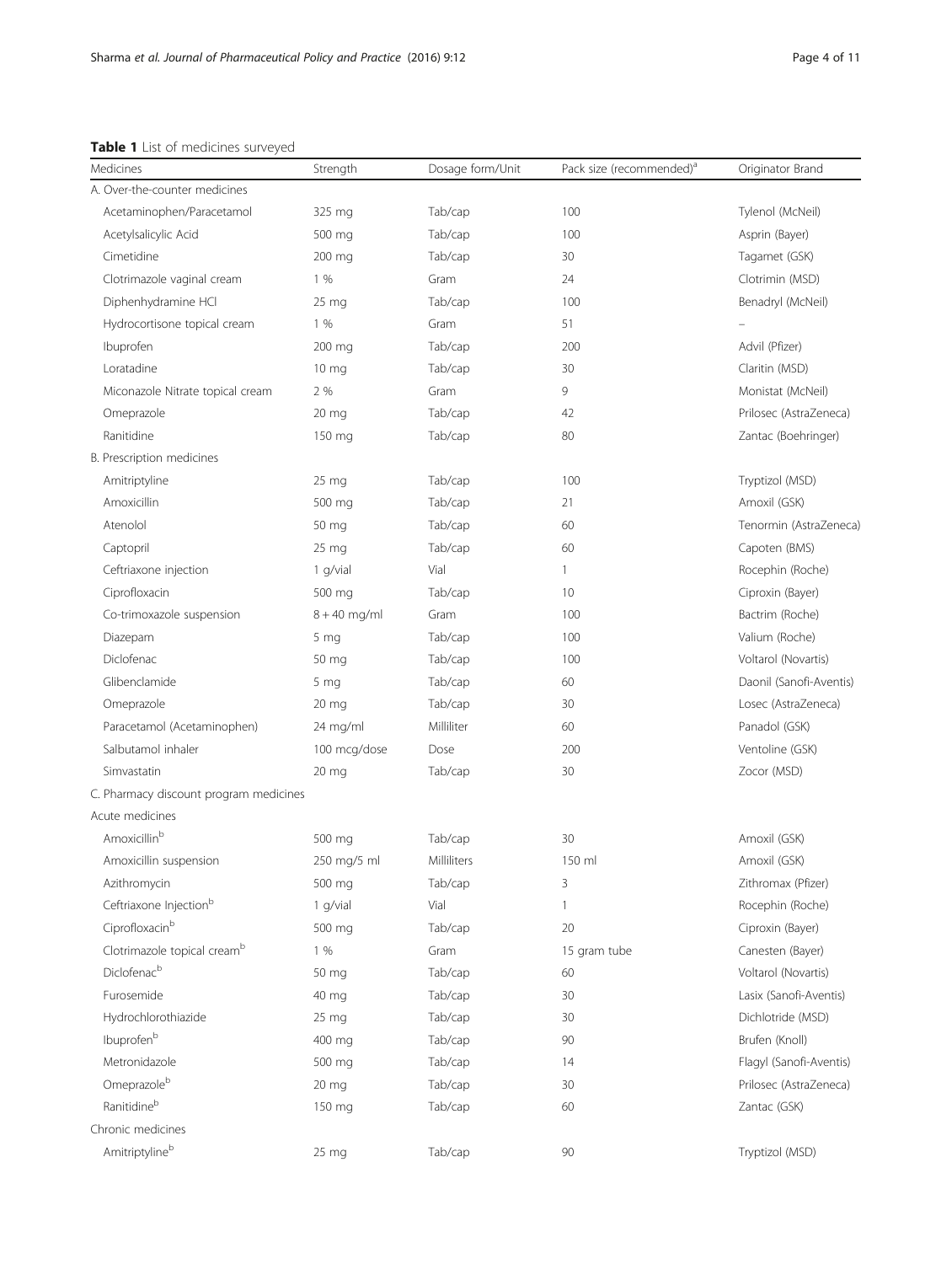| Amlodipine                 | 5 <sub>mg</sub> | Tab/cap | 90  | Norvasc (Pfizer)        |
|----------------------------|-----------------|---------|-----|-------------------------|
| Atenolol <sup>b</sup>      | 50 mg           | Tab/cap | 90  | Tenormin (AstraZeneca)  |
| Atorvastatin               | $10 \text{ mg}$ | Tab/cap | 90  | Lipitor (Pfizer)        |
| Captopril <sup>b</sup>     | $25 \text{ mg}$ | Tab/cap | 180 | Capoten (BMS)           |
| Clonazepam                 | 2 <sub>mg</sub> | Tab/cap | 90  | Rivotril (Roche)        |
| Diazepam <sup>b</sup>      | 5 <sub>mg</sub> | Tab/cap | 90  | Valium (Roche)          |
| Enalapril                  | $10 \text{ mg}$ | Tab/cap | 90  | Renitec (MSD)           |
| Fluoxetine                 | $20 \text{ mg}$ | Tab/cap | 90  | Prozac (Eli Lilly)      |
| Glibenclamide <sup>b</sup> | 5 <sub>mg</sub> | Tab/cap | 90  | Daonil (Sanofi-Aventis) |
| Metformin                  | 850 mg          | Tab/cap | 180 | Glucophage (BMS)        |
| Phenytoin                  | 50 mg           | Tab/cap | 90  | Epanutin (Pfizer)       |
| Simvastatinb               | $20 \text{ mg}$ | Tab/cap | 90  | Zocor (MSD)             |

Table 1 List of medicines surveyed (Continued)

<sup>a</sup>For facility surveys (Table [1a-b\)](#page-3-0), data collectors were instructed to obtain information for these medicine pack sizes (number of units). If not available, the information for the size immediately larger was collected

<sup>b</sup>Medicines common to both the pharmacy survey and pharmacy discount scheme surveys

For each of the pharmacy discount programs, medicine availability is reported as the percentage of the medicines included in pharmacy discount programs survey basket (See Table [1c](#page-3-0)) which were included in a given program. Furthermore, we calculated medicine-specific 'price ratio' using the following formula:

$$
Price Ratio = \frac{Discount program unit price (USD)}{MSH median unit international reference price (USD)}
$$

#### Results

The surveyed facilities varied in size, ranging from 720 to over 30,000 square feet. The space for pharmacy services including dispensing and products ranged in size from as much as 216 feet of shelf space for OTCs to no OTC shelving at all. Of the total 20 pharmacies sampled, data on OTC medicines were obtained from 17 pharmacies (10 chain; 7 independent). Only 14 pharmacies (8 chain; 6 independent) provided data on the prescription medicines. Pharmacy staff's busy schedules or unwillingness to cooperate appeared to be the main reasons for the sample drop-outs in the case of prescription medicines. However, some independent pharmacies even refused to allow the collection of the OTC medicines information, which they referred to as "proprietary information".

## Facility survey: availability of surveyed medicines

Table 2 summarizes the availability of OTC and prescription medicines, stratified by OB and generic equivalents, in chain and independent pharmacies. In general, the overall availability of OTC medicines was higher than the prescription medicines. The OB medicines were less available (prescription: 42.3 %; OTC: 73.8 %) as compared to the generic equivalents (prescription: 78.6 %; OTC: 85.6 %). However, this difference was statistically significant for prescription medicines only. The originator version of omeprazole was available in only 50 % of facilities; however the generic was available in 93 % of facilities. The OB version of OTC medicine clotrimazole, which was not available in any of the surveyed facilities, only had availability as generic in 58.8 % of facilities.

Table 2 Mean percentage availability of surveyed medicines in retail pharmacies

|             | Prescription medicines                       |                                     | Over-the-counter medicines                   |                                     |  |  |  |  |  |  |  |
|-------------|----------------------------------------------|-------------------------------------|----------------------------------------------|-------------------------------------|--|--|--|--|--|--|--|
|             | Originator Brand<br>% (number of pharmacies) | Generic<br>% (number of pharmacies) | Originator Brand<br>% (number of pharmacies) | Generic<br>% (number of pharmacies) |  |  |  |  |  |  |  |
| Chain       | 52.7 % $(n = 8)$                             | 78.6 % $(n = 8)$                    | $80.9\% (n=10)$                              | $94.5 \% (n = 10)$                  |  |  |  |  |  |  |  |
| Independent | $28.6 \% (n=6)$                              | 76.6 % $(n = 6)$                    | 63.6 % $(n = 7)$                             | $72.7 \% (n = 7)$                   |  |  |  |  |  |  |  |
| Overall     | 42.3 % ( $n = 14$ )                          | 78.6 % ( $n = 14$ )                 | 73.8 % ( $n = 17$ )                          | $85.6\% (n=17)$                     |  |  |  |  |  |  |  |

Overall mean availability of originator brand (OB) and generic equivalent (GE) versions of over-the counter (OTC) medicines is not statistically different (p-value = 0.24). However, the overall mean availability of OB and GE versions of prescription medicines is statistically different (p-value < 0.001). Availability of OB and GE versions of matched pairs was not statistically different (p-value > 0.05) from each other for neither OTC nor prescription medicines, in both chain and independent pharmacies. Mean availability of GE of OTC medicines was statistically different (p-value = 0.01) in chain and independent pharmacies. There was no statistically significant difference (p-value = 1.0) in mean availability of GE of prescription medicines among chain and independent pharmacies. The mean availability of OB version were statistically different among chain and independent pharmacies, in case of both OTC (p-value = 0.001) and prescription (p-value < 0.001) medicines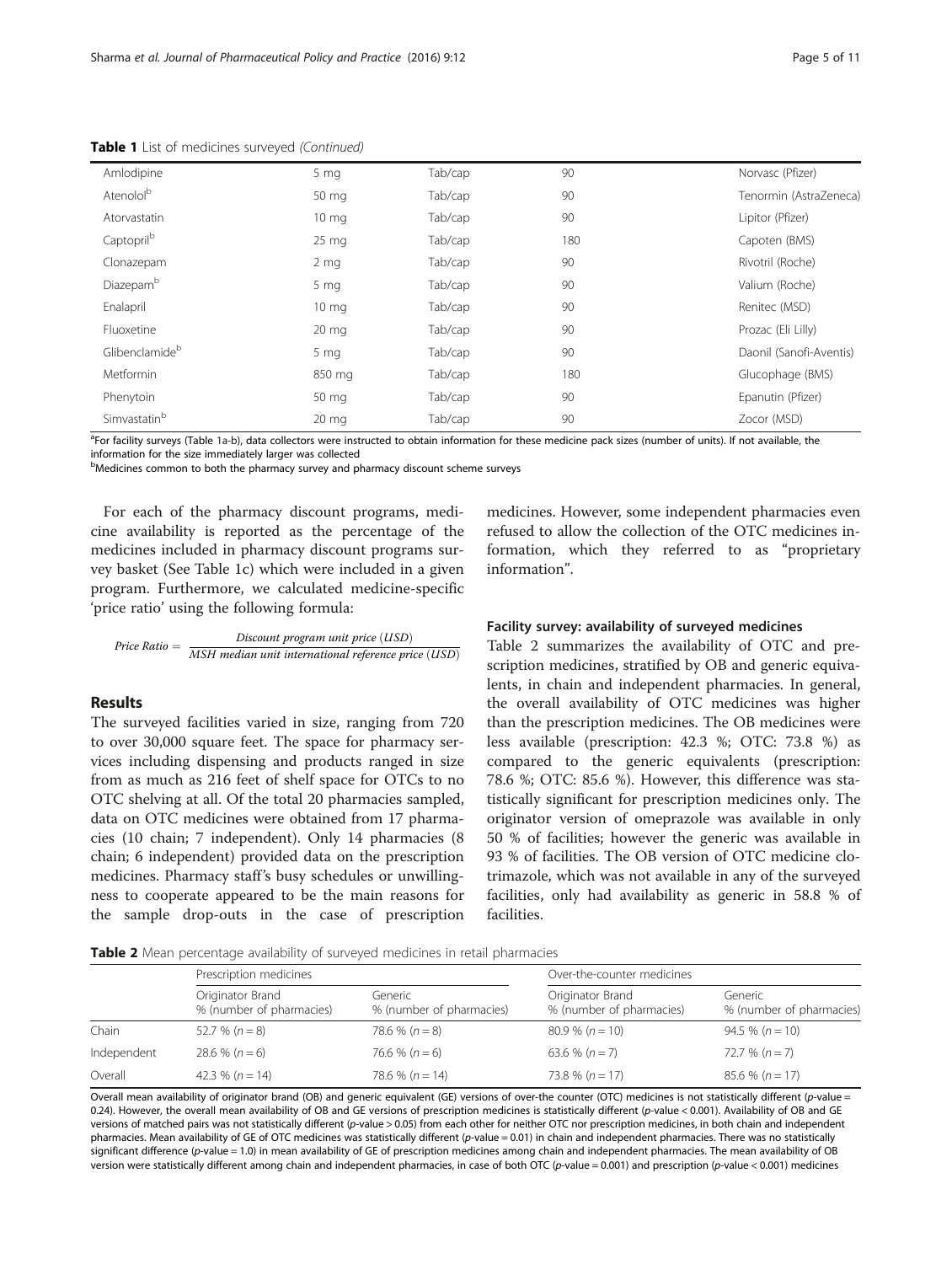For prescription medicines, the availability of generic equivalents was similar ( $p$ -value = 1.00) among the chain (78.6 %) and independent pharmacies (76.6 %). However, the OB prescription medicines were relatively less available (p-value < 0.001) in independent pharmacies (28.6 %) as compared to the chain counterparts (52.7 %).

In the case of OTC medicines, both the OB and generic equivalent medicines were statistically  $(p$ -value = 0.01) more available in chain pharmacies (80.9 and 94.5 %, respectively) as compared to those in independent pharmacies (63.6 and 72.7 %, respectively). See Additional file [1:](#page-9-0) Tables S1–S4.

## Facility survey: price of surveyed medicines Over-the-counter medicines

Table 3 summarizes the MPRs of the surveyed OTC medicines. Overall, across all medicines in the analysis (Table 3a), the OB and LPG versions of surveyed OTC medicines were priced 21.33 (range: 11.41–41.24) and 11.53 (2.68–29.42) times the IRPs, respectively. Cimetidine had the highest MPR among both the OB (MPR: 41.24) and LPG medicines (MPR: 29.42). Loratadine and clotrimazole had the lowest MPRs among the OB and LPG medicines, which were 11.41 and 2.68 respectively.

The analysis of matched pairs (Table 3b) showed that overall the OB and LPG versions of the same products were priced 21.33 and 14.56 times the IRP respectively. The median price premium for OB versions was 46.5 % (range: 23.4–133.8 %) over the LPG price. In the case of both chain and independent pharmacies, the median MPRs of the OB were statistically higher (chain  $p$ -value = 0.008; independent  $p$ -value = 0.03) than that of the LPG medicines.

Across all medicines in the analysis, the unit price of OB medicines was 15.7 % higher in chain pharmacies than in independent pharmacies. The price of LPG medicines was 22.3 % higher in chain pharmacies than in independents. In the matched pairs analysis, the median MPRs of both OB and LPG versions of OTC medicines were higher in chain pharmacies as compared to independent pharmacies, however, the differences were not statistically significant (OB  $p$ -value = 0.81; LPG  $p$ value = 0.20). Also see Additional file [1](#page-9-0): Tables S5 and S7.

## Prescription medicines

Across 'all medicines' (Table [4a](#page-6-0)), the OB and LPG versions of prescription medicines were 158.14 (range: 16.43–655.09) and 38.03 (12.52–155.46) times, respectively, the IRPs. Considering LPG versions, the median MPR in chain pharmacies (39.54) was higher than that in independent pharmacies (31.28), though this difference was not statistically significant ( $p$ -value = 0.31). In contrast, the median MPR for OB versions was higher in independent pharmacies (188.56) than in chain pharmacies (180.29), however no significant difference was found (*p*-value = 0.86). Notably, the MPR was calculated for only three prescription medicines pairs in independent pharmacies due to low availability.

In 'matched pair' analysis (Table [4b](#page-6-0)), the median MPRs of the OB and LPG versions of prescription medicines were statistically different from each other, both overall and within chain pharmacies. The median OB price premium was 299.1 % over the LPG price, ranging to as high as 1943.2 % in case of diazepam. Also see Additional file [1](#page-9-0): Tables S6 and S8.

Table 3 Summary of median price ratios (MPR) of the surveyed over-the-counter medicines in retail pharmacies

| 3(a). All Medicines analysis      |                                                                                                                   |                                            |                                                                                  |              |                                       |                                           |  |
|-----------------------------------|-------------------------------------------------------------------------------------------------------------------|--------------------------------------------|----------------------------------------------------------------------------------|--------------|---------------------------------------|-------------------------------------------|--|
|                                   | Overall                                                                                                           |                                            | Chain Pharmacies                                                                 |              | Independent Pharmacies                |                                           |  |
|                                   | Originator Brand<br>$(medicines = 9)$                                                                             | Lowest Price Generic<br>$(medicines = 11)$ | Originator Brand Lowest Price Generic<br>$(medicines = 9)$<br>$(medicines = 11)$ |              | Originator Brand<br>$(medicines = 9)$ | Lowest Price Generic<br>$(medicines = 9)$ |  |
| Median MPR                        | 21.33                                                                                                             | 11.53                                      | 20.81                                                                            | 11.53        | 17.98                                 | 9.43                                      |  |
| Minimum, Maximum<br><b>MPR</b>    | 2.68, 29.42<br>11.41, 41.24                                                                                       |                                            | 2.68, 112.08<br>11.41, 143.13                                                    |              | 11.69, 37.27                          | 2.55, 31.58                               |  |
| 3(b). Matched pair analysis       |                                                                                                                   |                                            |                                                                                  |              |                                       |                                           |  |
|                                   | Originator Brand Lowest Price Generic Originator Brand Lowest Price Generic Originator Brand Lowest Price Generic |                                            |                                                                                  |              |                                       |                                           |  |
|                                   | $OB$ -LPG pairs = 9                                                                                               |                                            | $OB$ -LPG pairs = 9                                                              |              | $OB$ -LPG pairs = 8                   |                                           |  |
| Median MPR                        | 21.33                                                                                                             | 14.56                                      | 20.81                                                                            | 15.81        | 17.81                                 | 9.50                                      |  |
| Minimum, Maximum MPR 11.41, 41.24 |                                                                                                                   | 5.40, 29.42                                | 11.41, 143.13                                                                    | 5.79, 112.08 | 11.69, 35.15                          | 3.55, 31.58                               |  |

In 'all medicines' analysis, the overall median MPRs for the originator brand (OB) and lowest price generic (LPG) versions of the over-the-counter (OTC) medicines were marginally different (p-value = 0.056). In chain pharmacies, the median MPRs of the OB and LPG versions were not statistically different (p-value = 0.11). Whereas in the independent pharmacies, the median MPRs of the OB and LPG were statistically different (p-value = 0.004). Furthermore, the median MPRs of the OB version of OTC medicine in chain pharmacy were not statistically different (p-value = 0.96) from that in the independent pharmacy. Similarly, the median MPRs of the LPG versions were marginally different (p-value = 0.503) among the chain and independent pharmacies.

In 'matched pair' analysis, the overall median MPRs of the OB and LPG versions of OTC medicines were statistically different (p-value = 0.03). Within both chain and independent pharmacies, the median MPRs of the OB and LPG versions of OTC medicines were statistically different (chain p-value = 0.008; independent  $p$ -value = 0.03) from each other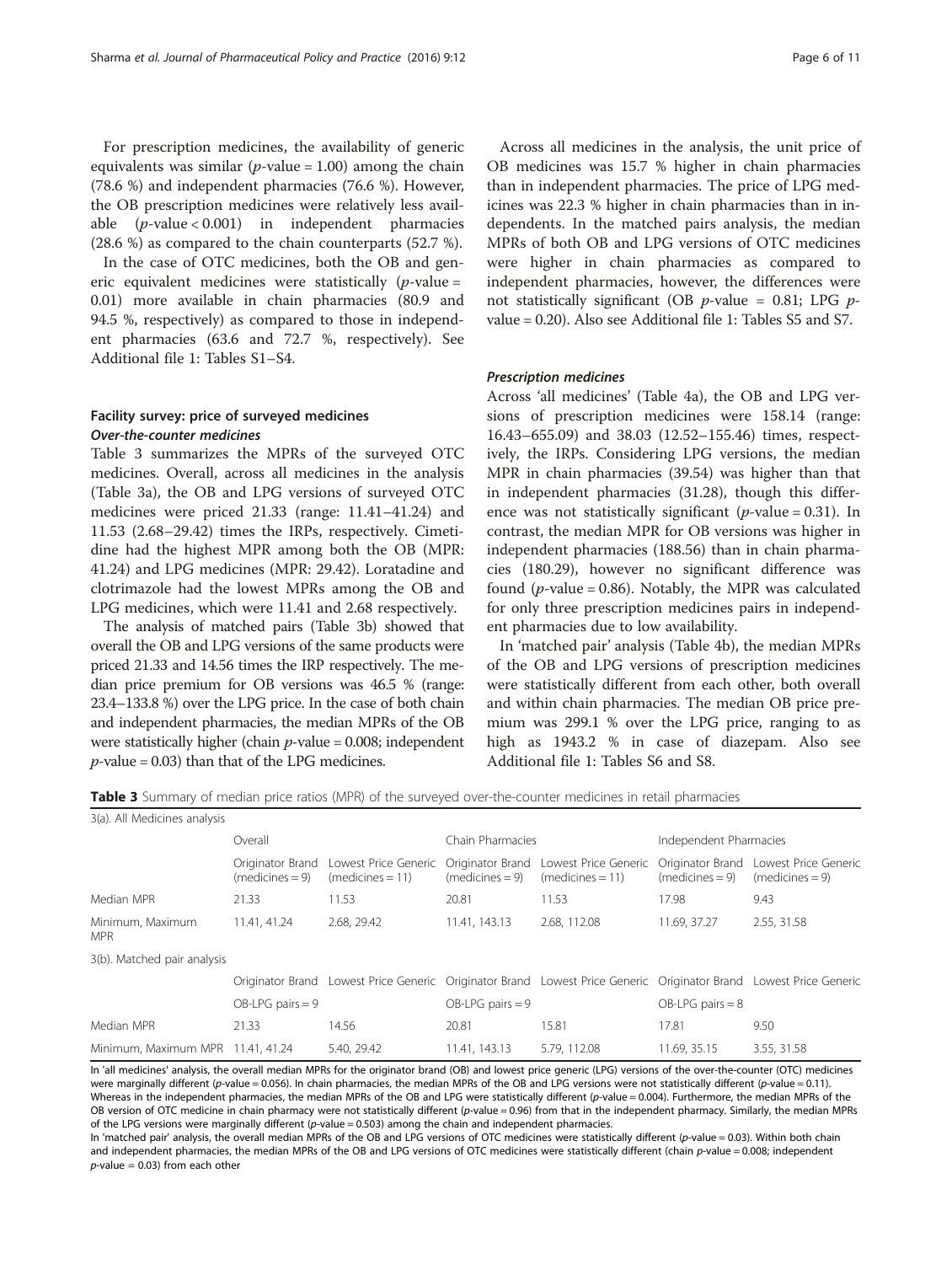<span id="page-6-0"></span>Table 4 Summary of median price ratios (MPR) of the surveyed prescription medicines in retail pharmacies

| 4(a). All Medicines analysis   |                                        |                                                                                                           |                                          |                       |                                       |                                            |  |  |
|--------------------------------|----------------------------------------|-----------------------------------------------------------------------------------------------------------|------------------------------------------|-----------------------|---------------------------------------|--------------------------------------------|--|--|
|                                | Overall                                |                                                                                                           | Chain Pharmacies                         |                       | Independent Pharmacies                |                                            |  |  |
|                                | Originator Brand<br>$(medicines = 10)$ | Lowest Price Generic<br>Originator Brand<br>$(medicines = 13)$<br>$(medicines = 8)$<br>$(medicines = 12)$ |                                          | Lowest Price Generic  | Originator Brand<br>$(medicines = 3)$ | Lowest Price Generic<br>$(medicines = 10)$ |  |  |
| Median MPR                     | 158.14                                 | 38.03                                                                                                     | 180.29                                   | 39.54                 | 188.56                                | 31.28                                      |  |  |
| Minimum, Maximum<br><b>MPR</b> | 16.43, 655.09<br>12.52, 155.46         |                                                                                                           | 29.29, 663.30                            | 19.15, 168.73         | 29.52, 655.09                         | 5.37, 122.38                               |  |  |
| 4(b). Matched pair<br>analysis |                                        |                                                                                                           |                                          |                       |                                       |                                            |  |  |
|                                | Overall                                |                                                                                                           | Chain Pharmacies                         |                       |                                       |                                            |  |  |
|                                | Originator Brand                       | Lowest Price Generic                                                                                      | Originator Brand<br>Lowest Price Generic |                       |                                       |                                            |  |  |
|                                | $OB$ -LPG pairs = 10                   |                                                                                                           |                                          | $OB$ -LPG pairs = $8$ |                                       |                                            |  |  |
| Median MPR                     | 35.15<br>158.14                        |                                                                                                           | 180.29                                   | 39.54                 |                                       |                                            |  |  |
| Minimum, Maximum<br><b>MPR</b> | 16.43, 655.09                          | 12.52, 98.57                                                                                              | 29.29, 663.30                            | 28.73, 115.79         |                                       |                                            |  |  |

In 'all medicines' analysis, overall median MPRs of originator brand (OB) and lowest price generic (LPG) versions of the prescription medicines were statistically different (p-value = 0.04). In chain pharmacies, the median MPRs of OB and LPG versions were statistically different (p-value < 0.05). Significance could not be calculated among independent pharmacies due to low availability of originator products.

In 'matched pair' analysis, too few pairs of sampled prescription medicines were available in independent pharmacies to make meaningful comparisons within such facilities. The overall median MPRs of the OB and LPG versions of prescription medicines were statistically different (p-value = 0.03), both overall and in case of chain pharmacies

## Pharmacy discount programs

## Inclusion

Table [5](#page-7-0) summarizes medicine inclusion and prices in pharmacy discount programs. Among the seven pharmacy discount programs surveyed, the overall inclusion percentage of studied medicines was variable, ranging from 42.3 % (Walmart/Sam's Club and Target \$4/\$10 program) to 100 % (Target prescription saver program). Overall, acute medicines were more frequently included than chronic medicines, with a mean inclusion of 71.4 % compared to 60.2 %, respectively. All pharmacy discount programs had higher acute medicine inclusion than chronic, except for the higher-priced Target prescription saver program, where 100 % of surveyed acute and chronic medicines were included.

#### Prices

Table [5](#page-7-0) shows that among the surveyed pharmacy discount programs, the median of the MPR in which the discount program prices were compared to IRPs for the acute and chronic medicines were found to be 8.3 (range: 4.4–16.3) and 5.0 (4.1–13.7), respectively. Walmart/Sam's Club and target \$4/10 discount programs had the lowest overall MPR of the programs at 4.4 (range: 3.3–18.8), whereas Target Prescription saver had the highest MPR of the programs at 13.9 (range: 2.9–81.3). Also see Additional file [1:](#page-9-0) Table S9.

## Limitations of the study

Despite the strengths of the WHO/HAI methodology, there are some limitations of this study. First, we assessed the availability and prices for a specific list of medicines and did not account for other strengths, dosage forms or therapeutic alternatives. Due to the low availability of OB prescription products in independent pharmacies, we were unable to undertake meaningful 'matched pair' analysis of all prices. All pharmacists reported it would take them less than 24 hours to obtain specific prescription medicines that were not available in-store. In the case of the pharmacy discount programs, we assessed if a medicine was included in a given program but did not assess the physical availability for dispensing at the respective pharmacies. Also, our analysis is based on the data collected on the day of survey and may not indicate availability and prices over time. In addition, we did not account for any discounts or insurance, which vary by patient. Lastly, the results of the facility study may not represent medicine availability and prices in other US states, however we provide an initial reference point for future studies to be conducted in North America.

## **Discussion**

To our best knowledge, this is the first WHO/HAI study to assess the availability and prices of essential medicines in private-sector retail pharmacies in the US. The availability of medicines is often suboptimal around the globe, for medicines to treat both chronic and acute conditions [\[9](#page-9-0)]. An analysis of findings from price and availability surveys conducted in 36 developing and middle-income countries in 2009 found the average availability of generics was 64 % in the private sector. Availability was very low in some countries (e.g. Chad 14 %, Philippines 34 %, Shangdong province, China 35 %) but good in others (e.g. Syria 98 %, Chennai, India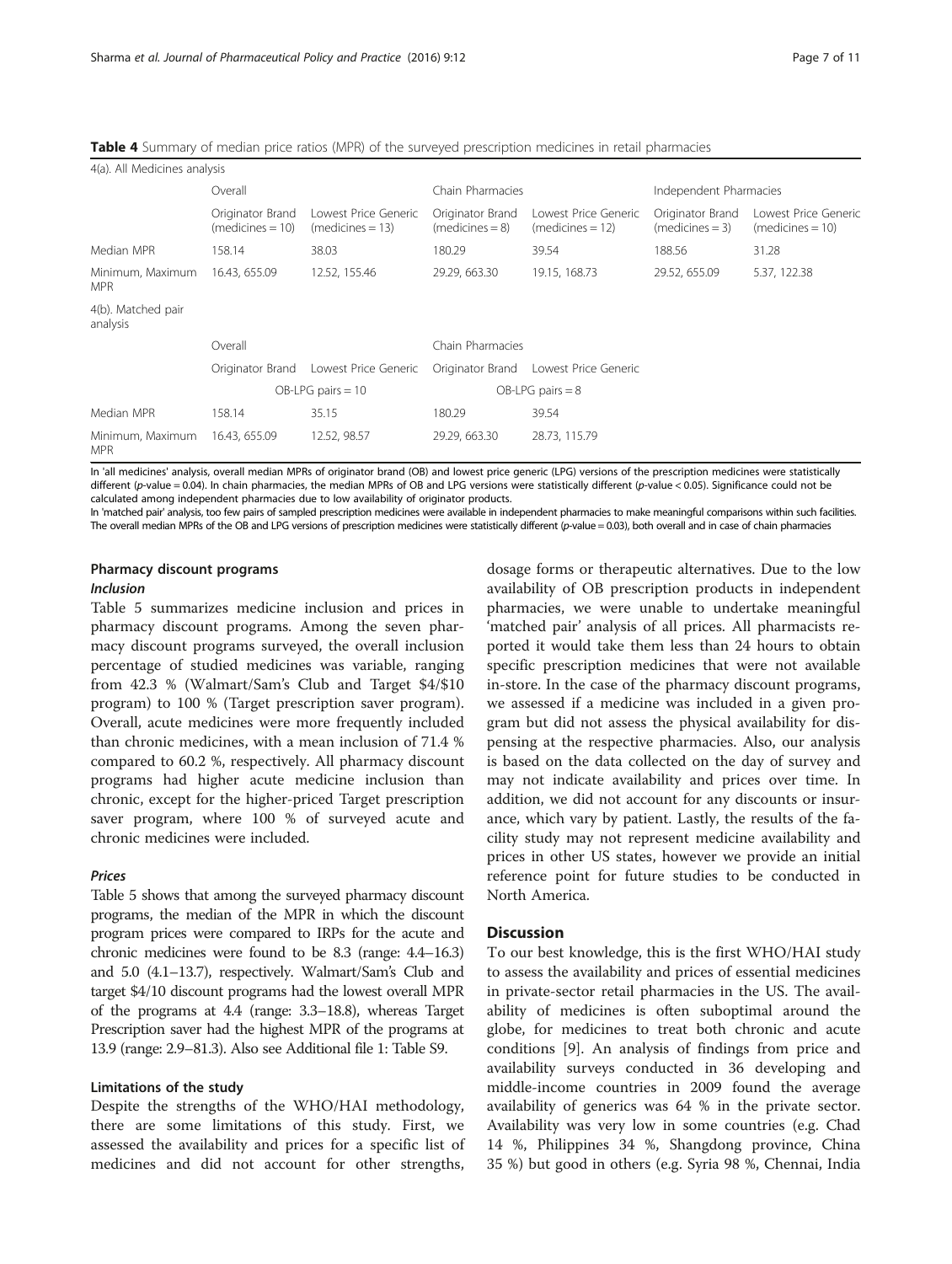<span id="page-7-0"></span>Table 5 Inclusion and price ratio of studied medicines in the pharmacy discount program

| Type of Medicine                                                         | Walmart/Sam's Club    |                                                 | <b>Target Prescription</b><br>Saver |                                                 | Target \$4/\$10      |                                                 | Hannaford               |                                                 | Walgreens            |                                                                  | <b>CVS</b>           |                                                                  | Jewel-Osco               |                                                                    | Overall/Summary              |                                               |
|--------------------------------------------------------------------------|-----------------------|-------------------------------------------------|-------------------------------------|-------------------------------------------------|----------------------|-------------------------------------------------|-------------------------|-------------------------------------------------|----------------------|------------------------------------------------------------------|----------------------|------------------------------------------------------------------|--------------------------|--------------------------------------------------------------------|------------------------------|-----------------------------------------------|
|                                                                          | Inclusion<br>$(\%)^d$ | Price<br>Ratio<br>[median<br>(min,<br>$max)]^b$ | Inclusion<br>$(%)^a$                | Price<br>Ratio<br>[median<br>(min,<br>$max)]^b$ | Inclusion<br>$(%)^a$ | Price<br>Ratio<br>[median<br>(min,<br>$max)]^b$ | Inclusion<br>$(96)^{5}$ | Price<br>Ratio<br>[median<br>(min,<br>$max)]^b$ | Inclusion<br>$(%)^a$ | Price<br>Ratio<br>[median<br>(min,<br>$\text{max})$ <sup>b</sup> | Inclusion<br>$(%)^a$ | Price<br>Ratio<br>[median<br>(min,<br>$\text{max})$ <sup>b</sup> | Inclusion<br>$(9/6)^{a}$ | Price<br>Ratio<br>[median<br>(min,<br>$\text{max})$ ] <sup>b</sup> | Mean<br>Inclusion<br>$(%)^a$ | Median<br>of Price<br>Ratios<br>[min,<br>max] |
| Acute<br>$n = 12^{\circ}$                                                | 50.0 %                | 4.4<br>(3.3, 18.8)                              | 100.0 %                             | 16.1<br>(3.3, 70.7)                             | 50.0 %               | 4.8<br>(3.3, 18.8)                              | 100.0 %                 | 16.3<br>(3.3, 74.3)                             | 66.7 %               | 8.3<br>(4.4, 25.3)                                               | 58.3 %               | 13.3<br>(3.3, 46.7)                                              | 75.0 %                   | 5.4<br>(3.5, 18.7)                                                 | 71.4 %                       | 8.3<br>(4.4, 16.3)                            |
| Chronic<br>$n = 14^c$                                                    | 35.7 %                | 5.4<br>(3.3, 16.8)                              | 100.0 %                             | 15.0<br>(2.9, 81.3)                             | 35.7 %               | 6.7<br>(3.3, 15.2)                              | 92.9 %                  | 5.4<br>(3.3, 70.1)                              | 57.1 %               | 8.2<br>(2.5, 16.8)                                               | 50.0 %               | 6.5<br>(3.3, 20.2)                                               | 50.0 %                   | 4.7<br>(3.3, 16.8)                                                 | 60.2 %                       | 5.0<br>(4.1, 13.7)                            |
| Overall Inclusion<br>and Price<br>Ratios [Median<br>(min, max)] $n = 26$ | 42.3 %                | 4.4<br>(3.3, 18.8)                              | 100.0 %                             | 13.9<br>(2.9, 81.3)                             | 42.3 %               | 4.4<br>(3.3, 18.8)                              | 96.2 %                  | 13.3<br>(1.4, 74.3)                             | 61.5 %               | 8.2(2.5,<br>25.3)                                                | 53.8 %               | 8.2<br>(3.3, 46.7)                                               | 61.5 %                   | 5.3<br>(3.3, 18.7)                                                 |                              |                                               |

<sup>a</sup>Inclusion refers to the percentage of total surveyed medicines offered by a given pharmacy discount program

<sup>b</sup>Compares median of the calculated price ratios to the MSH median unit reference price

<sup>c</sup>n refers to the total number of medicines surveyed for acute and chronic medicines, respectively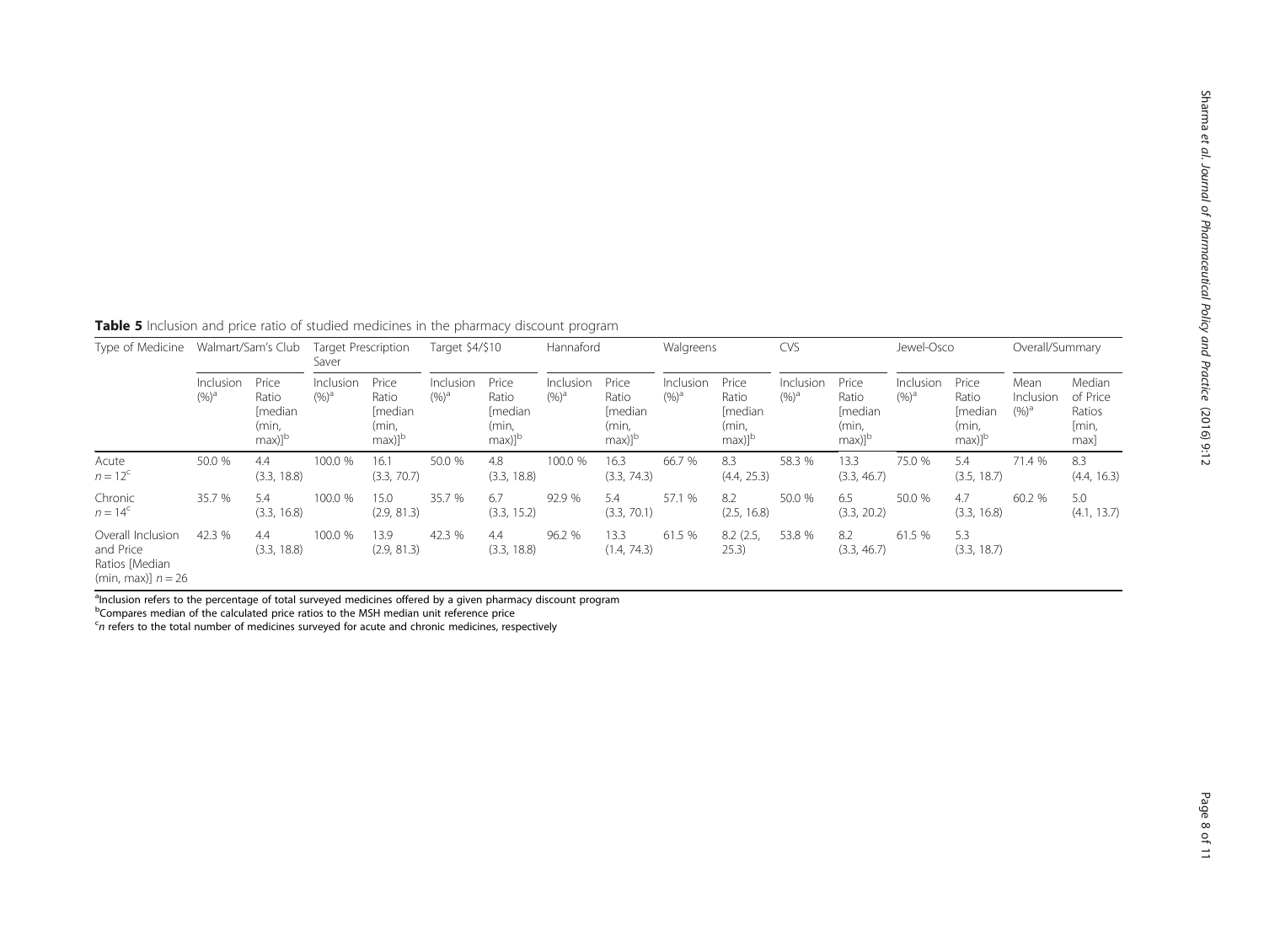92 %). Price premiums paid for OBs compared to generics ranged from 152 % in the private sector in uppermiddle income countries to over 300 % in low-income countries [[9\]](#page-9-0).

In our study, while few patients pay full list prices, assessing the actual prices paid was not possible given that discounts are highly variable and cannot be standardized. While it is possible to assess individual level prices paid using prescription claims data, this data does not include the population of interest, such as patients without health insurance (~33 million i.e. 10.4 % of people in the US in 2014) [\[30](#page-10-0)] and/or those who pay OOP. Furthermore, as mentioned earlier, more people are opting for high deductible insurance plans; the number increased from 11.4 million in 2011 to 15.5 million in 2013. Notably 49 % of these people were age 40 and over, an age group with expectedly higher healthcare and prescription needs [\[31\]](#page-10-0).

Results of our survey show that overall availability was similar to WHO's target of 80 %, except for OB prescription medicines, which had lower availability, especially in independent pharmacies. This may be due to several factors, including independent pharmacies' ability to procure OB prescription medicines quickly, low demand for such products, as well as the consumer and insurer trend towards purchasing generics whenever possible. Notably, availability was assessed in an environment with a highly developed supply chain, where pharmacies routinely request and can avail less commonly prescribed medications within several hours from other sources as needed. In such cases, availability is not an absolute barrier to access. However, it can become a barrier to access when considering that some patients may not return to retrieve their medicines due to the inconvenience of returning. Furthermore, availability estimates reflect the market, reflecting difference in availability of OB medicines among chain and independent pharmacies. Mail-order pharmacies were not included in this study, however, they will impact the overall availability of medicines for patients. Our results were consistent with the Consumer Reports findings which showed substantial price variations across pharmacies, and that savings were realized when patients purchased certain generic medicines at big box-stores such as Walmart and Target and pharmacy discount programs, paying a discounted retail price [\[26](#page-10-0)–[28\]](#page-10-0).

While noting the WHO target that consumers should pay no more than four times the IRPs, we observed that medicine prices were high in the Boston area compared to IRPs. The OB and generic versions of OTC medicine prices in Boston area were as high as 21.33 and 14.56 times the MSH IRPs, respectively. The prices of prescription medicines were particularly high, with OB and generic versions at 158.14 (range 16.43–655.09) and

38.03 (12.52–155.46) times the IRP, respectively. These patient prices in Boston for the prescription medicines were very high when compared to the prices paid for the same 14 medicines in the private sector of some other high-income countries. A medicine price survey in Bahrain, undertaken in 2013 using the WHO/HAI methodology, showed that patients were paying 34.78 and 13.85 times IRPs for OBs and LPG respectively. In 2011 in Tatarstan Province in Russia, patients were paying 13.05 and 4.12 times IRPs for OB and LPG respectively. In 2010 in a high-income Caribbean country, patients were paying 61.44 and 17.33 times IRPs for OB and LPG respectively [[22](#page-10-0)]. While the data was not adjusted for purchasing power parity, it is clear that patient prices in Boston were substantially higher than in these three countries.

Interestingly, the OTC medicines were cheaper in independent pharmacies than in chain pharmacies. Although the OB prescription medicines were higher priced in independent pharmacies, LPGs were higher priced in the chain pharmacies. A contributing factor may be the recent increased cost to register a generic medicine in the US [[32\]](#page-10-0).

While the prices obtained in this survey may seem high in relation to the IRPs, most patients receive insurance assistance or discounts from their health payer for prescription medicines (but not OTC medicines). For many of the prescription medicines surveyed, pharmacy discount programs are available. With the wide range in insurance assistance and discounts across health insurance plans and by product, consumers generally do not know what they will be expected to pay for a medicine when dispensed at the pharmacy using insurance. This lack of transparency can be disadvantageous for consumers. For uninsured patients, while it would be desirable to fill prescriptions through pharmacy discount programs, we don't know if they are directed to these programs. Consumer Reports suggests that this is not the case [[26](#page-10-0)].

This survey has been conducted in an intensely medicalized and urban environment. It is not clear what the results would be in other settings. The Boston survey will be conducted annually using the same methods to evaluate trends in medicine availability and price over time. It would be of interest to have similar surveys repeated in other areas to compare results.

Prescribers in the US should encourage consumers to consider the pharmacy discount programs, which offer generic medicines at lower prices. Unlike the facilities, the prices of medicines in the pharmacy discount programs were much closer to WHO's target of four times the IRPs. Our analysis shows that the cheapest medicines, when not using insurance, are from the discount programs offered in big-box retail stores and in-store and free standing pharmacies. However, inclusion of a medicine in a given pharmacy discount program and the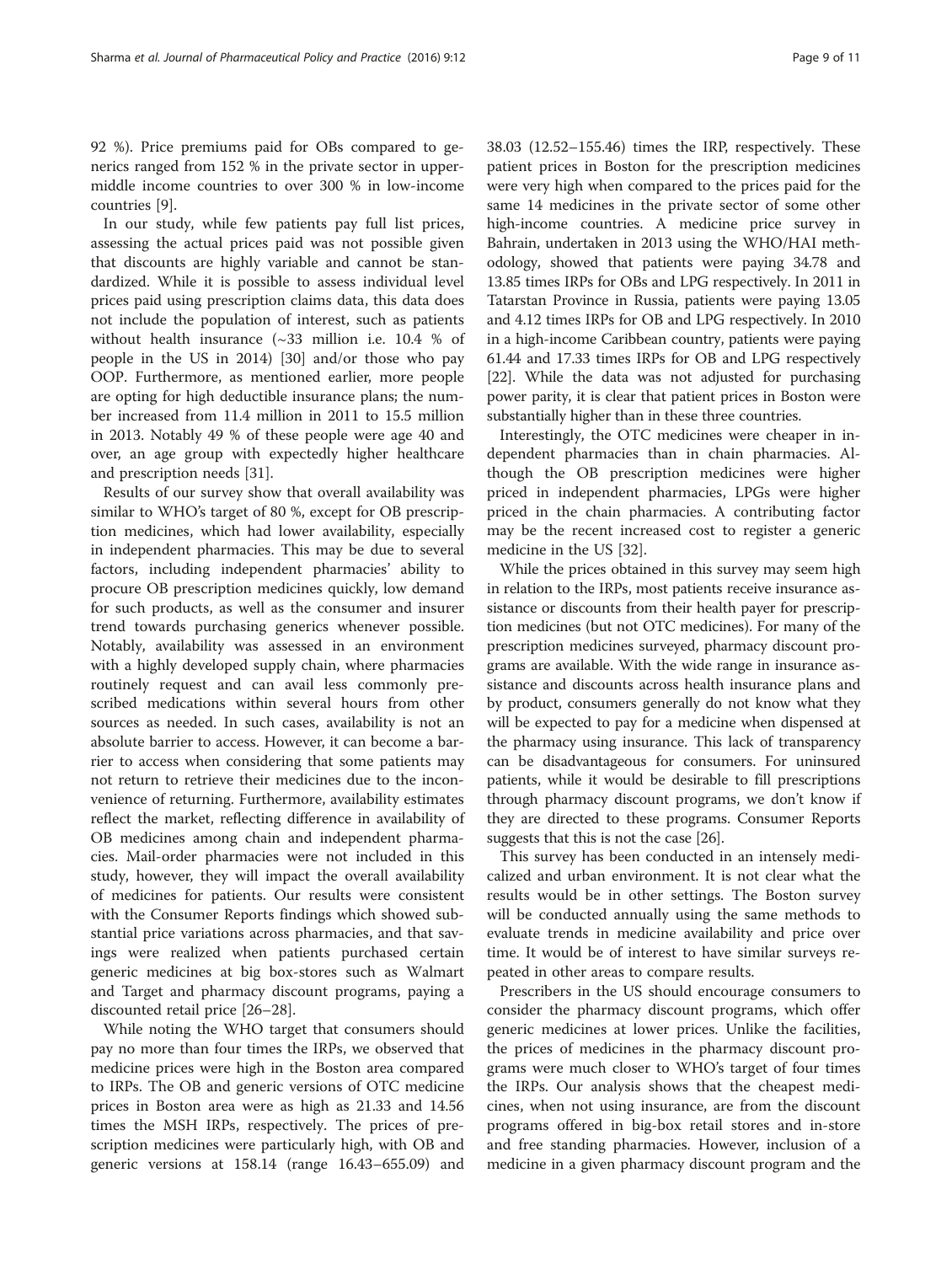<span id="page-9-0"></span>price offered varied across programs, providing a reason for consumers to shop around.

If the policy in the US is not to regulate medicine prices, but rather rely on retail price competition, then a transparent system is needed that allows consumers to easily check prescription medicine prices at different pharmacies in order to identify potential savings. These benefits will need to be balanced against the cost of membership fees and the challenges of travel to sites with discounted prices. Consumers must be empowered to choose facilities and payment options most beneficial to them, whether that's paying with insurance at a traditional pharmacy, or foregoing insurance co-payments and opting for discounted medicines through pharmacy discount programs or other options. However, such decisions cannot be made without transparent prices that allow for comparison. The current lack of transparency even extended to our survey where 6 pharmacies (4 independent and 2 chains) failed to provide full price information for the prescription medicines surveyed.

## Conclusion

The responsibility for ensuring price transparency rests primarily with policy-makers. Comprehensive policies are needed that are legally binding. Consumers (as well as healthcare providers and others) must be able to easily access regularly updated medicine price information in order to make informed decisions about the treatments.

## Ethical approval

This study did not require an ethical approval.

## Additional file

[Additional file 1:](dx.doi.org/10.1186/s40545-016-0059-5) Supplementary details on survey methods, data and statistical analyses. (PDF 874 kb)

#### Competing interests

The authors declare that they have no competing interests.

#### Authors' contributions

RL conceived the study idea. AS, LR and ME, RL conducted the literature review and planned the survey. AS and LR conducted the data entry and analysis. AS performed the statistical tests and wrote the first draft of the manuscript. All authors participated in the interpretation of results, revised the manuscript to its final stages, and approved the final version of the manuscript. The views expressed in this article are of the authors and not necessarily of the institutions they represent.

#### Acknowledgements

We thank the Massachusetts Board of Pharmacy for assistance in providing the register of pharmacies in electronic format. We are grateful to all the Boston University MPH students including Stephen Kimatu (Northeastern University) who undertook data collection, all the pharmacists who provided the medicine price data, and the experts and reviewers who provided very useful comments.

#### Author details

<sup>1</sup>Department of Global Health, Boston University School of Public Health, Boston, MA, USA. <sup>2</sup>Center for Global Health and Development, Boston University School of Public Health, Boston, MA, USA. <sup>3</sup>Precision Health

Economics, Boston, MA, USA. <sup>4</sup>Health Action International, Amsterdam, The **Netherlands** 

## Received: 20 November 2015 Accepted: 14 March 2016 Published online: 05 April 2016

#### References

- WHO Policy Perspectives on Medicines The Selection of Essential Medicines. Geneva: World Health Organization; 2002. [http://apps.who.int/](http://apps.who.int/medicinedocs/pdf/s2296e/s2296e.pdf) [medicinedocs/pdf/s2296e/s2296e.pdf](http://apps.who.int/medicinedocs/pdf/s2296e/s2296e.pdf). Accessed 13 Jan 2016.
- 2. Millar TP, Wong S, Odierna DH, Bero LA. Applying the essential medicines concept to US preferred drug lists. Am J Public Health. 2011;101(8):1444–8.
- 3. Equitable access to essential medicines: a framework for collective action. Geneva: World Health Organization; 2004. [http://apps.who.int/iris/handle/](http://apps.who.int/iris/handle/10665/68571) [10665/68571](http://apps.who.int/iris/handle/10665/68571). Accessed 5 April 2015.
- 4. Bazargani YT, Ewen M, De Boer A, Leufkens HGM, Mantel-Teeuwisse AK. Essential medicines are more available than other medicines around the globe. PLoS One. 2014;9:1–7.
- 5. Alpern JD, Stauffer WM, Kesselheim AS. High-cost generic drugs implications for patients. N Engl J Med. 2014;371:1859–62.
- 6. Lu Y, Hernandez P, Abegunde D, Edejer T. The World Medicines Situation 2011: Medicine Expenditures. Geneva: World Health Organization; 2011. [http://apps.who.int/medicinedocs/documents/s18767en/s18767en.pdf.](http://apps.who.int/medicinedocs/documents/s18767en/s18767en.pdf) Accessed 28 Dec 2014.
- 7. Medicine use and shifting costs of healthcare. Parsippany: IMS Institute for Healthcare Informatics; 2014. [http://www.imshealth.com/en/thought](http://www.imshealth.com/en/thought-leadership/ims-institute/reports/use-of-medicines-in-the-us-2013)[leadership/ims-institute/reports/use-of-medicines-in-the-us-2013](http://www.imshealth.com/en/thought-leadership/ims-institute/reports/use-of-medicines-in-the-us-2013). Accessed 28 Dec 2014.
- 8. Steinbrook R. Closing the affordability gap for drugs in low-income countries. N Engl J Med. 2007;357:1996–9.
- 9. Cameron A, Ewen M, Ross-Degnan D, Ball D, Laing R. Medicine prices, availability, and affordability in 36 developing and middle-income countries: a secondary analysis. Lancet. 2009;373(9659):240–9.
- 10. Cameron A, Roubos I, Ewen M, Mantel-Teeuwisse AK, Leufkens HGM, Laing RO. Differences in the availability of medicines for chronic and acute conditions in the public and private sectors of developing countries. Bull World Health Organ. 2011;89:412–21.
- 11. Kapczynski A. Engineered in India-Patent Law 2.0. N Engl J Med. 2013;369: 497–9.
- 12. Cameron A, Ewen M, Auton M. The World Medicines Situation 2011: Medicines prices, availability and affordability. Geneva: World Health Organization; 2011. [http://www.who.int/medicines/areas/policy/world\\_medicines\\_situation/WMS\\_](http://www.who.int/medicines/areas/policy/world_medicines_situation/WMS_ch6_wPricing_v6.pdf) [ch6\\_wPricing\\_v6.pdf](http://www.who.int/medicines/areas/policy/world_medicines_situation/WMS_ch6_wPricing_v6.pdf). Accessed 26 Dec 2014.
- 13. Soumerai SB, Ross-Degnan D. Inadequate prescription-drug coverage for Medicare enrollees-a call to action. N Engl J Med. 1999;340:722–8.
- 14. Husereau D, Cameron CG. Value-Based Pricing of Pharmaceuticals in Canada: Opportunities to Expand the Role of Health Technology Assessment? Ottawa, Ontario: Canadian Health Services Research Foundation; 2011. [http://www.cfhi-fcass.ca/Libraries/Commissioned\\_Research\\_Reports/](http://www.cfhi-fcass.ca/Libraries/Commissioned_Research_Reports/Husereau-Dec2011-EN.sflb.ashx) [Husereau-Dec2011-EN.sflb.ashx](http://www.cfhi-fcass.ca/Libraries/Commissioned_Research_Reports/Husereau-Dec2011-EN.sflb.ashx). Accessed 27 Dec 2014.
- 15. Schoen C, Osborn R, How SKH, Doty MM, Peugh J. In chronic condition: experiences of patients with complex health care needs, in eight countries, 2008. Health Aff. 2009;28(1):w1–16.
- 16. The new drug war: Hard pills to swallow. The Economist. [http://www.](http://www.economist.com/news/international/21592655-drug-firms-have-new-medicines-and-patients-are-desperate-them-arguments-over) [economist.com/news/international/21592655-drug-firms-have-new](http://www.economist.com/news/international/21592655-drug-firms-have-new-medicines-and-patients-are-desperate-them-arguments-over)[medicines-and-patients-are-desperate-them-arguments-over](http://www.economist.com/news/international/21592655-drug-firms-have-new-medicines-and-patients-are-desperate-them-arguments-over). Accessed 28 Dec 2014.
- 17. Steinman MA, Sands LP, Covinsky KE. Self-restriction of medications due to cost in seniors without prescription coverage: a national survey. J Gen Intern Med. 2001;16(12):793–9.
- 18. WHO medicines strategy. Geneva: World Health Organization; 2001. [http://](http://apps.who.int/medicinedocs/documents/s16336e/s16336e.pdf) [apps.who.int/medicinedocs/documents/s16336e/s16336e.pdf](http://apps.who.int/medicinedocs/documents/s16336e/s16336e.pdf). Accessed 29 Dec 2014.
- 19. Measuring medicine prices, availability, affordability and price components 2nd Edition. Geneva: World Health Organization and Health Action International; 2008. [http://www.who.int/medicines/areas/access/OMS\\_](http://www.who.int/medicines/areas/access/OMS_Medicine_prices.pdf) [Medicine\\_prices.pdf.](http://www.who.int/medicines/areas/access/OMS_Medicine_prices.pdf) Accessed 5 Sept 2014.
- 20. International Drug Price Indicator Guide. Medford: Management Sciences for Health; 2013. [http://erc.msh.org/mainpage.cfm?file=1.0.](http://erc.msh.org/mainpage.cfm?file=1.0.htm&module=DMP&language=English) [htm&module=DMP&language=English](http://erc.msh.org/mainpage.cfm?file=1.0.htm&module=DMP&language=English). Accessed 1 Oct 2014.